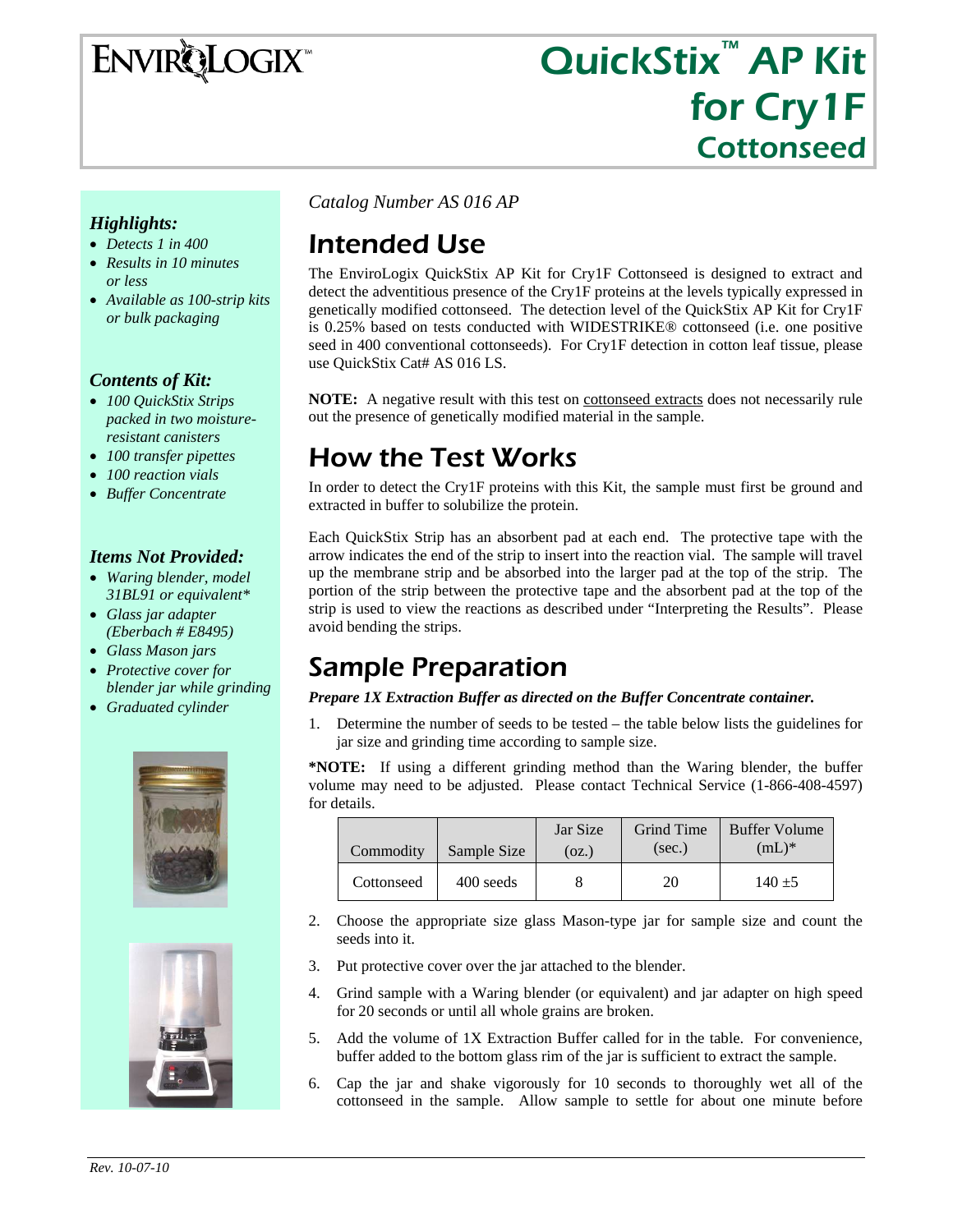



*Avoid pulling up particles when drawing sample* 



Contra Lot 32823 FOTE LOC32523 posi

*Any clearly discernable pink Test Line is considered positive*  drawing off liquid. Best results are achieved when samples are tested immediately after extraction.

- 7. Draw up enough liquid portion from above the settled sample to fill the long narrow tip of the transfer pipette up to the line at the top of the flared portion of the pipette bulb. Avoid pulling up particles. Dispense extract into reaction vial.
- 8. To prevent cross-contamination, thoroughly clean blender parts and jars to remove dust and residue prior to preparation of a second sample. Use a new transfer pipette and reaction vial for each sample.

### How to Run the QuickStix Strip Test

- 1. Allow refrigerated canisters to come to room temperature before opening. Remove the QuickStix Strips to be used. Avoid bending the strips. Reseal the canister immediately.
- 2. Place the strip into the reaction vial. The sample will travel up the strip. Reaction vials will stand on their own or may be inserted into the cardboard rack provided.
- 3. Allow the strip to develop for 10 minutes before making final assay interpretations. Positive sample results may become obvious much more quickly.
- 4. To retain the strip, cut off and discard the bottom section of the strip covered by the arrow tape.

# Interpreting the Results

Development of the Control Line within 10 minutes indicates that the strip has functioned properly. Any strip that does not develop a Control Line should be discarded and the sample retested using another strip.

If the sample extract contains Cry1F, a second line (Test Line) will develop on the membrane strip between the Control Line and the protective arrow tape. The results should be interpreted as positive for Cry1F expression.

If no Test Line is observed after 10 minutes, the results should be interpreted as negative. A negative result means the sample contains less than 0.25% of Cry1F.



# Kit Storage

QuickStix strips can be stored at room temperature, or refrigerated for a longer shelf life. Note the shelf life on the kit box for each storage temperature. The kit may be used in field applications; however, prolonged exposure to high temperatures may adversely affect the test results. Do not open the desiccated canister until ready to use the test strips.

### Precautions and Notes

- This kit is designed to screen for presence or absence only, and is not meant to be quantitative.
- This product is currently not applicable for use in any other crop or in leaf or individual seed testing.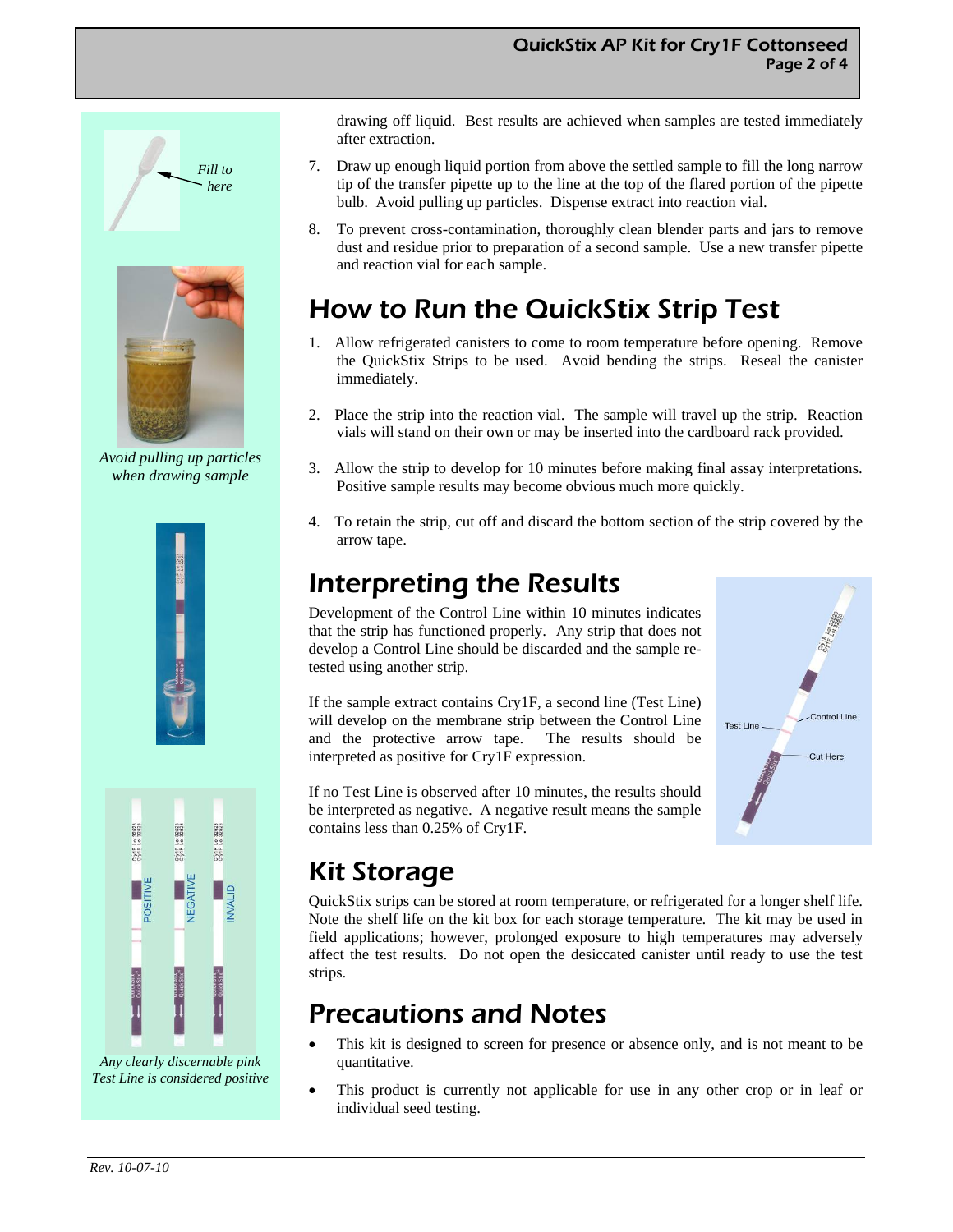#### QuickStix AP Kit for Cry1F Cottonseed Page 3 of 4



- As with all tests, it is recommended that results be confirmed by an alternate method if necessary.
- The assay has been optimized to be used with the protocol provided in the kit. Deviation from this protocol may invalidate the results of the test.
- The results generated through the proper use of this diagnostic tool reflect the condition of the working sample directly tested. Extrapolation as to the condition of the originating lot, from which the working sample was derived, should be based on sound sampling procedures and statistical calculations which address random sampling effects, non-random seed lot sampling effects and assay system uncertainty. A negative result obtained when properly testing the working sample does not necessarily mean the originating lot is entirely negative for the analyte or protein in question.
- Warning: a strong positive result may safely be interpreted in as little as 2 minutes after sample addition. It is not safe to interpret weak positive or negative results prior to 10 minutes.
- The assay has been optimized to develop an easily discernable red line at 1 in 400; experienced users may detect faint lines in samples with even lower concentrations.
- Centrifuging samples briefly (30 seconds at 6000xg or more) may clarify samples. Pelleting fine particulates and separating oils from the aqueous portion containing detectable proteins can improve sample flow, reduce background, and aid interpretation.
- DO NOT leave in direct sunlight or in vehicle. Protect all components from hot or cold extremes of temperature when not in use.